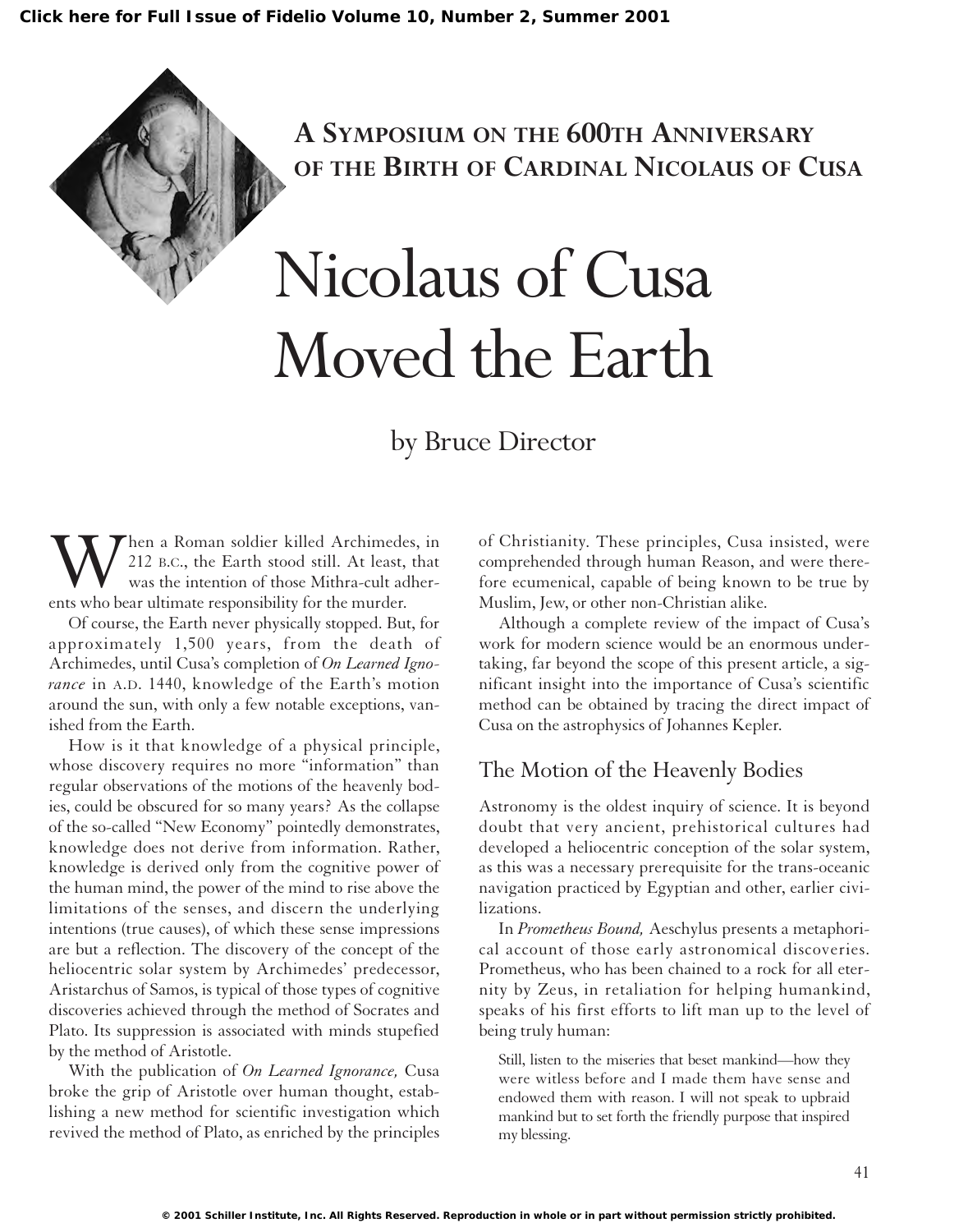First of all, though they<br>leyes to see, they saw to no<br>il; they had ears, but they<br>not understand; but, just as<br>pes in dreams, throughout<br>ir length of days, without<br>rpose they wrought all<br>ngs in confusion. They had<br>ther k had eyes to see, they saw to no avail; they had ears, but they did not understand; but, just as shapes in dreams, throughout their length of days, without purpose they wrought all things in confusion. They had neither knowledge of houses built of bricks and turned to face the sun nor yet of work in wood; but dwelt beneath the ground like swarming ants, in sunless caves. They had no sign either of winter or of flowery spring or of fruitful summer, on which they could depend but managed everything without judgment, until I taught them to discern the risings of the stars and their settings, which are difficult to distinguish.



*Johannes Kepler*

Yes, and numbers, too, chiefest of sciences, I invented for them, and the combining of letters, creative mother of the Muses' arts, with which to hold all things in memory. I, too, first brought brute beasts beneath the yoke to be subject to the collar and the pack-saddle, so that they might bear in men's stead their heaviest burdens; and to the chariot I harnessed horses and made them obedient to the rein, to be an image of wealth and luxury. It was I and no one else who invented the mariner's flaxen-winged car that roams the sea. Wretched that I am—such are the arts I devised for mankind, yet have myself no cunning means to rid me of my present suffering.<sup>1</sup>

Reason tells us that Prometheus's metaphorical account is truthful. As Lyndon H. LaRouche, Jr. has developed through his principles of physical economy,<sup>2</sup> Man, the only creature endowed with cognition, must rise above his senses, and discover the principles by which the universe is composed, in order to survive and grow. Through the discovery of such universal principles, Man increases his dominion over the entire universe, from the microphysical to the astrophysical, among living processes and non-living ones; that is, the heavens and the Earth. Nowhere is this more evident, than in determining the motion of the heavenly bodies. Without such knowledge, maritime navigation, agriculture, and other advancements of human economy would be impossible. Do not make the mistake of thinking of these accomplishments in pragmatic terms, however. All practical benefits that accrue from astronomy, are a consequence of the fact that, in its pursuit,

Man finds his true human nature.

Anyone today can re-create, in his own mind, the same paradoxes as those known by the ancients who received Prometheus's beneficence. Go out and look at the sky over the course of a day and night, and over the course of a year. Observe the rising and setting of the sun, the motion of the stars around the sky, the changes in position at which the sun and the stars rise, and the more complicated motions of the five planets, which the ancients called "wanderers." Imprisoned as man is by his limited senses, all these motions are presented to him as a com-

plicated tangle of changes in position seen as if projected onto the inside of a sphere. From the standpoint of sense perception, the Earth stands still, and all the heavenly bodies move about it in apparent circles. But, when all these motions are thought of as One, anomalies emerge, which are paradoxical with respect to pre-existing notions about the universe. It is through such paradoxes, that man discovers those concepts that reflect the true causes of the appearances. As Kepler wrote in *The New Astronomy*:

The testimony of the ages confirms that the motions of the planets are orbicular. It is an immediate presumption of reason, reflected in experience, that their gyrations are perfect circles. For among figures, it is circles, and among bodies, the heavens, that are considered the most perfect. However, when experience is seen to teach something different to those who pay careful attention, namely, that the planets deviate from simple circular paths, it gives rise to a powerful sense of wonder, which at length drives men to look into causes.3

How Man rises above the senses to knowledge through Reason, is the implicit subject of all Plato's dialogues. In the *Timaeus,* Plato presents God, the Creator of the Universe, as the Composer, who constructed the universe according to those principles of harmony which his greatest creature, Man, would recognize as beautiful. As Philo of Alexandria, the First-century A.D. Jewish philosopher, demonstrates, Plato's view of God, Man, and Nature, is absolutely congruent with the Mosaic principle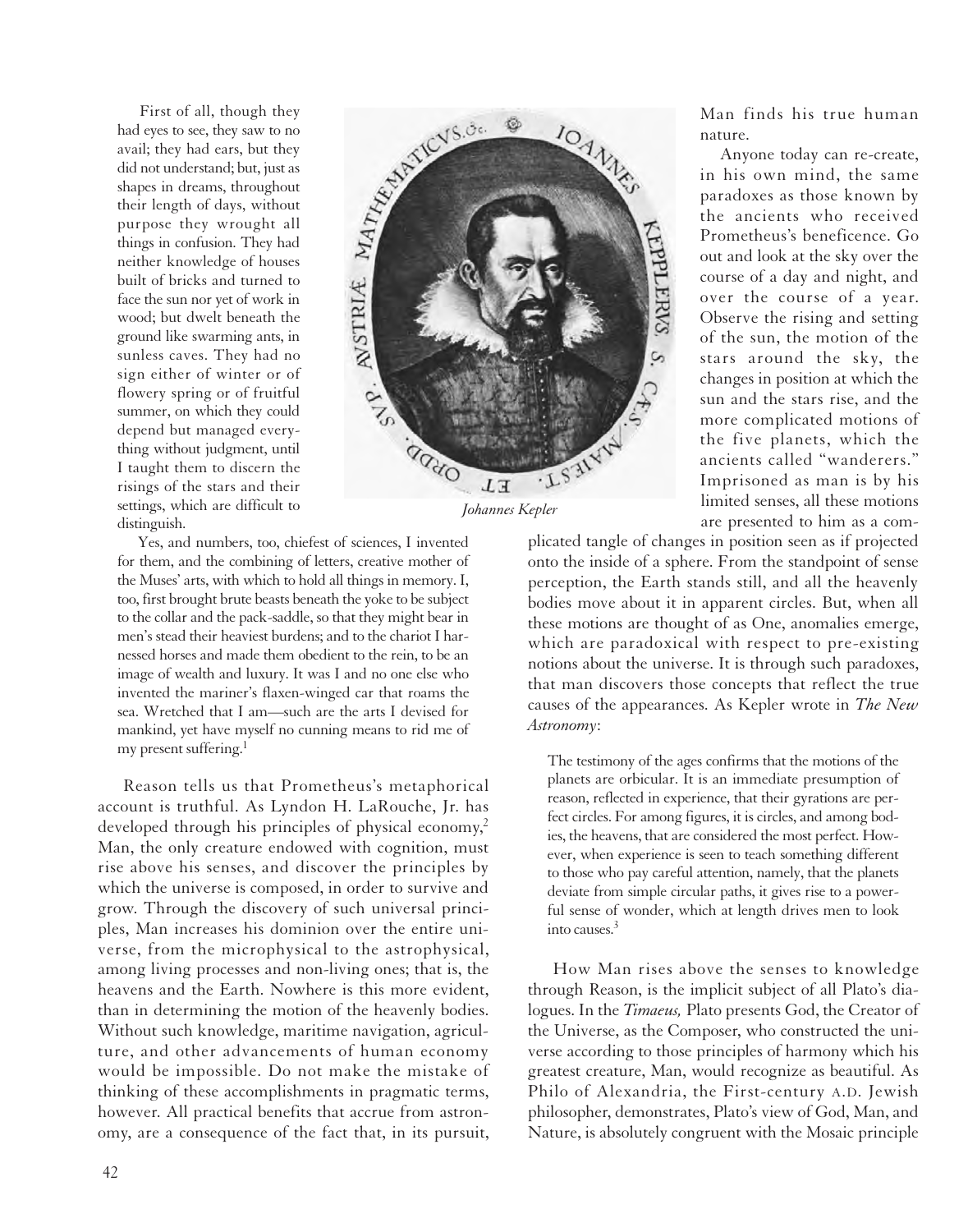FIGURE 1. *(a) It was a discovery of Greek scientists from Pythagoras through Theaetetus, that the sphere could be divided evenly in five and only five different ways, specifically by 4, 8, and 20 triangles; 6 squares; and 12 pentagons. Shown are the divisions into 8 and 20 equal spherical triangles, and 12 equal spherical pentagons.* 



*(b) When the vertices of the five possible spherical polygons are connected, they form the five regular solids depicted below. These are the only solid figures composed of one and the same equilateral polygon. Plato described the Greek theory of the significance of these solids in the Timaeus, hence the name, "Platonic solids."*



 $\overline{\phantom{a}}$ 

expressed at the beginning of the Book of Genesis, that "Man is created in the image of God."<sup>4</sup>

The question for science, posed by Plato, is, What is the relationship of that which comes to us through the senses, and the underlying truth those sense impressions reflect? Furthermore, How does the Mind find that truth?

This requires the method Plato develops in *The Republic,* by which the Mind ascends successively from sense perception, to opinion, to understanding (*dianoia*), to reason (*nous*):

This then is the class that I described as intelligible, it is true, but with the reservation first that the soul is compelled to employ assumptions in the investigation of it, not proceeding to a first principle because of its inability to extricate itself from and rise above its assumptions, and second, that it uses as images or likenesses the very objects that are themselves copied and adumbrated by the class below them, and that in comparison with these latter are esteemed as clear and held in honor . . . and by the other section of the intelligible I mean that which the Mind itself lays hold of by the power of dialectics, treating its assumptions not as absolute beginnings but literally as hypotheses, underpinnings, footings, and springboards so to speak, to enable it to rise to that which requires no assumption and is the starting-point of all, and after attaining to that again taking hold of the first dependencies from it, so to proceed downward

to the conclusion, making no use whatever of any object of sense, but only of pure ideas moving on through ideas to ideas and ending with ideas. . . .

And now answering to these four sections, assume these four affections occurring in the soul: intellection or reason for the highest, understanding for the second; assign belief to the third, and to the last picture-thinking or conjecture, and arrange them in a proportion, considering that they participate in clearness and precision in the same degree as their objects partake of truth and reality.5

In the *Timaeus,* Plato shows how this method of discovery manifests itself in the physical universe. He explains that the spherical bounding of human vision conforms to, and accurately reflects, the harmonic principles embedded in the created world by God the Composer.\* This is demonstrated specifically by the role of the five regular solids, both from the standpoint of geometry, and of physics [SEE Figure 1]. Plato summarizes the discoveries from Pythagoras to Theaetetus, that the sphere (and, implicitly, the space it reflects) is not infinitely divis-

<sup>\*</sup> "Wherefore He wrought it into a round, in the shape of a sphere, equidistant in all directions from the center to the extremities, which of all shapes is the most perfect and the most self-similar, since He deemed that the similar is infinitely fairer than the dissimilar." See footnote 6.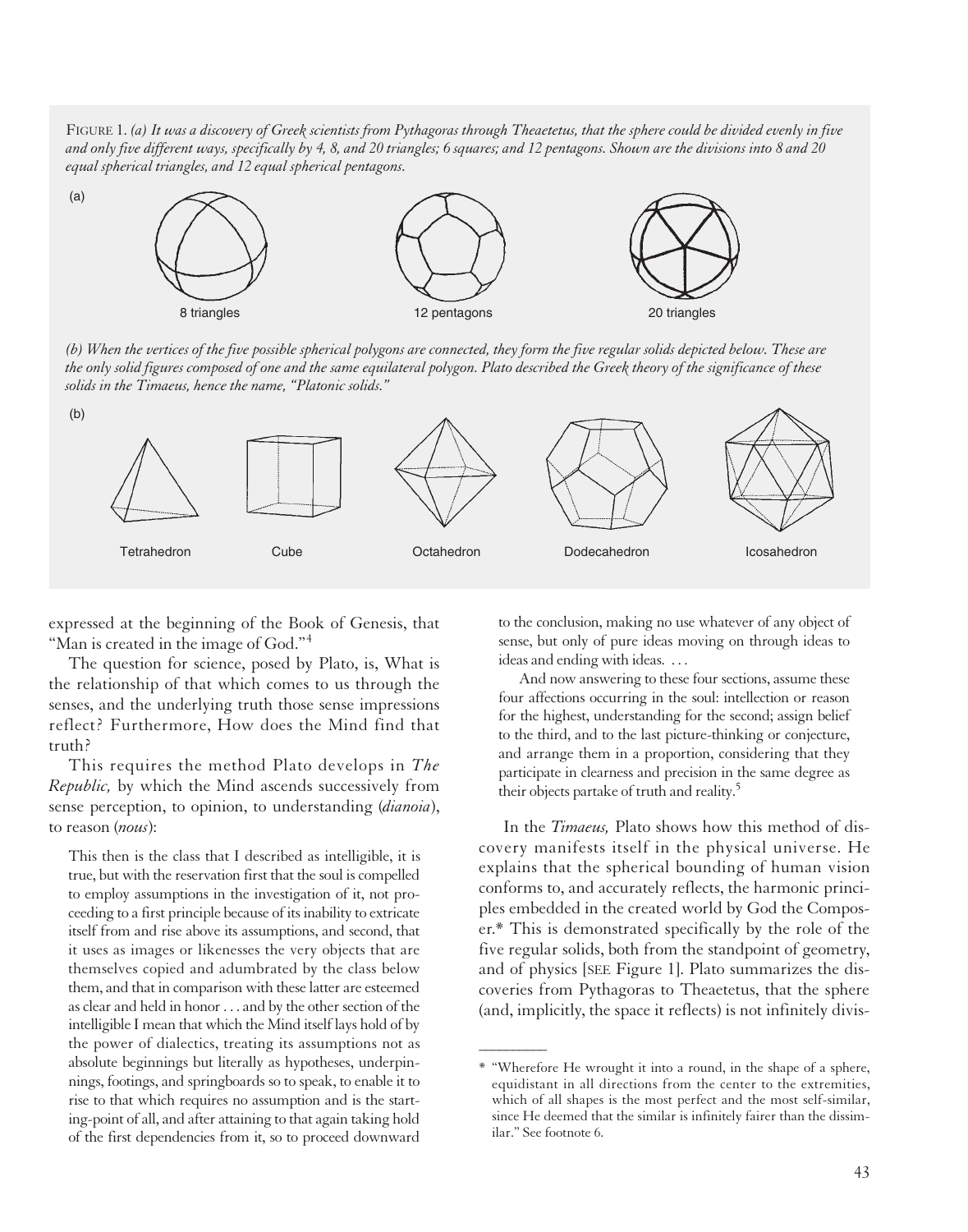ible, but rather, is restricted to five, and only five, perfectly regular divisions.\* This characteristic of the manifold of human vision, manifests itself in the physical universe, by the relationship of the five regular solids to the organization of matter. Astronomy, Plato says in *The Republic,* is the science of solids in motion.

Astronomy, therefore, must seek to find the harmonic principles in the complicated visible motions of the planets, as well as seek out their underlying causes. But, by underlying causes, Plato did not mean mechanical interactions of the "action-reaction" ("push-me/pull-me") type. Rather, Plato sought the universal principles that guided the motions. Those universal principles were an expression of the intention of the Creator, who composed the world according to Reason. It is that reason which science seeks as the cause of the physical motions.

Plato recognized an inherent paradox in the study of astronomy, however. The visible motions of the planets are not the true ones:

[T]hese sparks that paint the sky, since they are decorations on a visible surface, we must regard, to be sure, as the fairest and most exacting of material things; but we must recognize that they fall far short of the truth, the movements, namely, of real speed and real slowness in true number and in all true figures both in relation to one another and as vehicles of the things they carry and contain. These can be apprehended only by reason and thought, but not by sight . . .

[W]e must use the blazonry of the heavens as patterns to aid in the study of those realities, just as one would do who chanced upon diagrams drawn with special care and elaboration by Daedalus or some other craftsman or painter. For anyone acquainted with geometry who saw such designs would admit the beauty of the workmanship, but would think it absurd to examine them seriously in the expectation of finding in them the absolute truth with regard to equals or doubles or any other ratio.<sup>5</sup>

The resolution of this paradox depends, not upon what is in the sky, but upon what is in the mind. It depends upon the conception of Man's nature, from which it is approached.

It is in this paradox, that Plato encouraged his students

44

 $\overline{\phantom{a}}$ 

to seek knowledge of the physical world. Such bold ventures produced the accomplishments of Aristarchus of Samos, who, Archimedes reports, developed a heliocentric concept of the solar system; Eratosthenes of Alexandria, who determined the sphericity of the Earth; and Archimedes, whose discoveries of principles allowed him to proclaim, "Give me a place to stand, and I will move the Earth!"

But, it is also in this paradox, that Aristotle lured the cowardly and the weak-minded away from seeking the truth, arguing that Man's cognitive powers were ultimately impotent to raise him above his senses. For Aristotle's physics, the laws governing the Earth were completely different than those governing the heavens. Physical action is not governed by Reason, but rather, is the result of mechanical interactions. Man, bound to the Earth, is doomed to ultimate ignorance on matters concerning the nature of God and the physical universe; he can speculate about God and physics, but the action of his mind, according to Aristotle, is fundamentally separated from them. The only knowable truths, are those conclusions which follow deductively from a given set of axioms, according to the rules of formal logic. Such conclusions, of course, are never susceptible to determination as universal truths, as they depend upon the unprovable validity of the axioms from which they flow.

Aristotle's separation of the Earth from the heavens, and the human mind from both God and the created world, has been used historically to justify all the unspeakable evils carried out by oligarchical regimes. According to this underlying dogma, law in earthly society does not reflect universal principles, but, rather, as Hitler legal theorist Carl Schmitt and U.S. Supreme Court Justice Antonin Scalia assert, is the arbitrary will of whoever has the power to make the rules. This conforms perfectly to the worldview of the pro-oligarchical cults of Babylon, the Delphic Oracle of Pythian Apollo, or the Roman Mithra-cult which became transmogrified into various pseudo-Christian cults broadly characterized as Gnostic.†

Aristotle was the standpoint adopted by Claudius Ptolemy, who rejected the accomplishments of Plato's Acade-

N.B. Euclid's *Elements* is itself a compilation of the basic working knowledge and discoveries of Greek mathematics, including, amongst other things, the theory of the irrationals. It culminates in the construction, and proof of the uniqueness, of the five regular (Platonic) solids—i.e., the demonstration that visible space is bounded. This result is itself paradoxical with respect to the initial definitions, axioms, and postulates, an irony that would have been well-recognized by all collaborators of the Platonic Academy, but, clinically, is unrecognized by most mathematicians today.

<sup>\*</sup> This contradicts the Aristotelian dogma that visible space conforms to the assumption of infinite extension in three linear dimensions, as characterized by the definitions, axioms, and postulates of Euclid's *Elements.* (On the *Elements,* see n.b. below.) Cusa, and his followers Pacioli, Leonardo, Kepler, and Leibniz, all rejected the Aristotelian view. In reaction to Kepler's application of Cusa's discoveries, the Roman/Aristotelian dogma of space was revived by Isaac Newton, Leonhard Euler, and Immanuel Kant. The work of Leibniz follower Abraham Gotthelf Kästner, his student Carl Gauss, and *his* student Bernhard Riemann, finished off this Aristotelian dogma once and for all. Nonetheless, today many

scientists and laymen alike, demonstrate their intellectual illiteracy by displaying a fool's reverence for Newton, Euler, and Kant.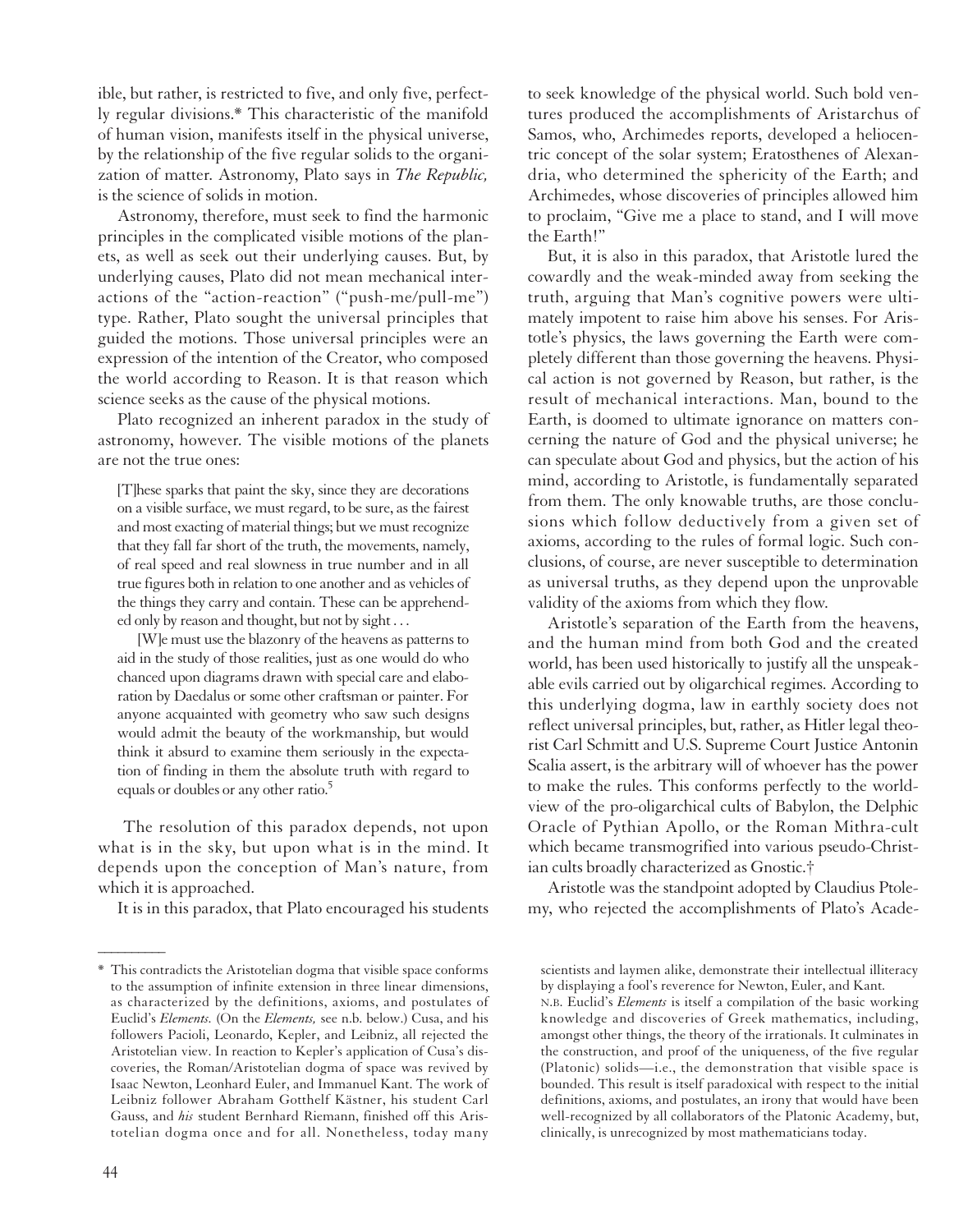my, limiting knowledge to that which could be derived by formal logical deduction from an unchanging, fixed set of axioms, based on the sense impression that the Earth was fixed and unmoved, while the heavenly bodies moved about it in perfect circles. Ptolemy also adopted Aristotle's mechanical explanations of the planetary motions, asserting that the heavens were filled by solid, crystalline spheres, along whose great circles the planets moved. Such motions were produced by the grinding of these solid orbs against one another, and the erratic motions of the planets were governed by a demi-god, a sort of supernatural bus driver, who steered each planet along its course.

The murder of Archimedes marked the ascendency of this craven mind-set, which gained currency under the Roman Empire as "vox populi," what is today called "popular opinion." A mind-set, as can be seen in the case of Archimedes, that will kill what it can't understand, but instinctively fears.

#### Learned Ignorance

In *On Learned Ignorance,* Nicolaus of Cusa presents a thorough-composed conception of God, Man, and Nature, and of how the human mind can, through the method of "Learned Ignorance," rise above the senses, and come to know this conception. It would be impossible, as well as unjust and misleading, to present Cusa's dialogue in a reduced form, and claim to have achieved an accurate representation of the ideas. Nevertheless, we attempt, imperfectly, to summarize certain facets of this concept here, for the purpose of tracing its influence on Kepler's astrophysics.

Cusa begins: God placed a desire in all things to exist in the best manner, and he gave them the instruments by which to achieve this end. For Man, the best manner of existence is to know the truth, for which he has been endowed with the powers of cognition. "The intellect insatiably desires to attain unto the true through scrutinizing all things by means of its innate faculty of inference."7 The mind judges that which it does not know, by making a comparative relationship with what it does.

However, this presents an inherent paradox for science:

Both the precise combinations in corporeal things and the congruent relating of known to unknown surpass human reason to such an extent that Socrates seemed to himself to know nothing except that he did not know. . . . Therefore, if

 $\overline{\phantom{a}}$ 

the foregoing points are true, then since the desire in us is not in vain, assuredly we desire to know that we do not know. If we can fully attain unto this knowledge or our ignorance, we will attain unto learned ignorance. ... The more he knows that he is unknowing, the more learned he will be.

So, it is in the nature of knowing the way we do not know, that we are able to gain increasingly less-imperfect knowledge of the truth.

Cusa begins by investigating through Learned Ignorance, the nature of the Absolute Maximum, "which the faith of all nations indubitably believes to be God." This Absolute Maximum, while pure Oneness, is by its very nature triune, comprising oneness, equality, and union.

Ironically, one of Cusa's most important discoveries concerning the principle of Learned Ignorance, was his correction of a conceptual error of Archimedes, specifically the impossibility of squaring the circle.\* This discovery provided a means to grasp more clearly the relationship of God to Man and the created world, and also laid the basis for understanding the existence and significance of transcendental magnitudes. Both concepts were crucial to Kepler's later discoveries. Cusa writes,

Whatever is not truth, cannot measure truth precisely. (By comparison, a noncircle cannot measure a circle, whose being is something indivisible.) Hence, the intellect, which is not truth, never comprehends truth so precisely that truth cannot be comprehended infinitely more precisely. For the intellect is to truth as an inscribed polygon is to the inscribing circle. The more angles the inscribed polygon has, the more similar it is to the circle. However, even if the number of its angles is increased *ad infinitum,* the polygon never becomes equal to the circle unless it is resolved into an identity with the circle.

This incommensurability of the curved to the straight, provides the means by which to grasp the relationship between God the Creator, and the created world: the Absolute Maximum bounds the universe in the same way that the circle bounds the polygon. Just as the polygon is derived from the circle, not the circle from the polygon, so the Absolute Maximum unfolds and enfolds the Universe, which is an imperfect likeness of it. The triune nature of the Absolute Maximum is thus expressed in the Universe, as the relationship between the Creator, the Created, and the act of Creation.

But, since the universe is a "contracted maximum," those principles are reflected imperfectly. From this standpoint, Cusa draws specific conclusions concerning the nature of the physical universe:

 $\overline{\phantom{a}}$ 

<sup>†</sup> Such Gnosticism, in the form of fundamentalist, pseudo-Christian cults, is the dominant worldview of the current George W. Bush Presidency.

<sup>\*</sup> See "Nicolaus of Cusa's 'On the Quadrature of the Circle,' " page 30, this issue.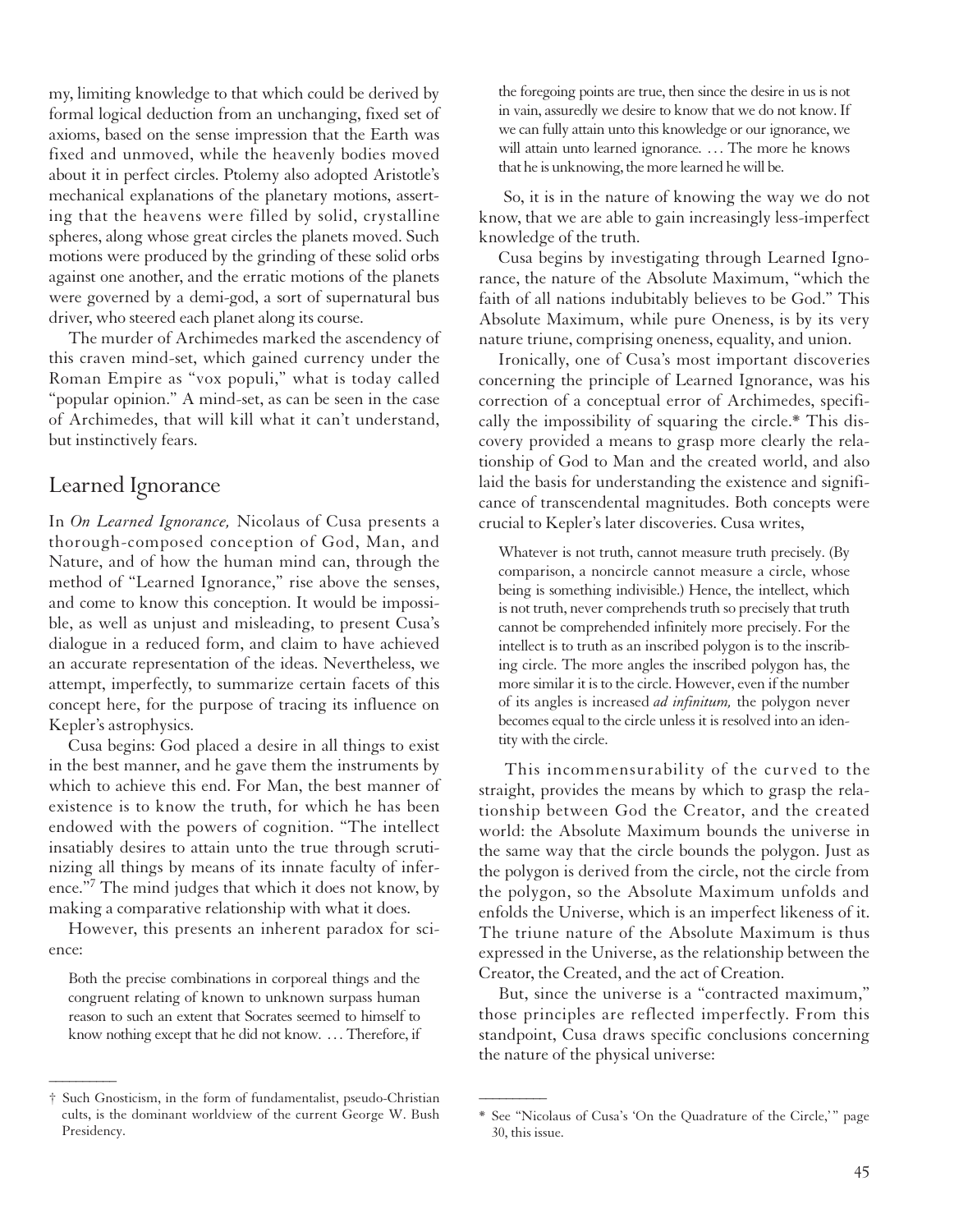Wherefore it follows, that, except for God, all positable things differ. Therefore, one motion cannot be equal to another; nor can one motion be the measure of another, since, necessarily, the measure, and the thing measured differ. Although these points will be of use to you regarding an infinite number of things, nevertheless, if you transfer them to astronomy, you will recognize that the art of calculating lacks precision, since it presupposes that the motion of all the other planets can be measured by reference to the motion of the sun. Even the ordering of the heavens, with respect to whatever kind of place, or with respect to the risings and settings of the constellations, or to the elevation of a pole, and to things having to do with these, is not precisely knowable. And since no two places agree precisely in time and setting, it is evident that judgments about the stars are, in their specificity, far from precise.

From these principles, Cusa rejects the fraud of Claudius Ptolemy's geocentric solar system:

Hence, if we consider the various movements of the spheres, we will see that it is not possible for the world-machine to have as a fixed and immovable center, either our perceptible earth or air or fire or any other thing. For, with regard to motion, we do not come to an unqualifiedly minimum, i.e., a fixed center. Hence the world does not have a fixed circumference. . . . Therefore, since it is not possible for the world to be enclosed between a physical center and a physical circumference, the world of which God is the center and the circumference is not understood. . . .

Therefore, the Earth which cannot be the center, cannot be devoid of all motion. Instead, it is even necessary that the Earth be moved...

And since we can discern motion only in relation to something fixed, viz., either poles or centers, and since we presuppose these poles or centers when we measure motions, we find that as we go about conjecturing, we err with regard to all measurements. And we are surprised when we do not find that the stars are in the right position according to the rules of measurement of the ancients.

The concluding statement in the extract, was a declaration that the Emperor—Aristotle—had no clothes. Cusa was stating what anyone could see in the heavens for himself, that the physical universe did not obey the *a priori* assumptions of Aristotle's world of a fixed center. The stars themselves compelled the discovery of a new concept concerning Man and Nature. More importantly, Cusa was demonstrating the method by which the human mind could attain truthful knowledge of the motions of the heavenly bodies.

#### Kepler's Transformation of Astrophysics

Cusa's revolution began to force a retreat of the Aristotelian control over astronomy. Confronted with the discrepancy between the true motions of the planets, and the

motions predicted by the geocentric system of Claudius Ptolemy, Nicholas Copernicus re-introduced the heliocentric conception of the solar system of Aristarchus of Samos. However, the poison of Aristotle was still embedded in the Copernican system. While he copied the form of Cusa's conclusions, placing the Earth in motion around the sun, Copernicus failed to apply Cusa's method of Learned Ignorance. Under the Copernican system, the planets all revolve around the sun in perfect circles—that is, the non-uniform motion of the planets was ultimately resolved mathematically into uniform circular action despite the fact that Cusa had already shown that no such perfect motion was possible in the created world. Even more fundamentally, Copernicus would not totally break with the Aristotelian stricture that knowledge of the physical universe, and the principles by which God composed it, were essentially beyond human comprehension. Thus, Copernicus never claimed the heliocentric system was actually *true,* but only that it provided a better means of mathematical computation.

In 1595, Johannes Kepler brought forth his first work on planetary motion, *Mysterium Cosmographicum* (*The Secret of the Universe*), in which Cusa's method of Learned Ignorance was applied to achieve a revolutionary conception of the nature of the physical universe.

As the subtitle of this work indicates, Kepler completely rejected Aristotle and, instead of simply providing just another mathematical model, sought "The true and particular causes of the number, size, and periodic motions of the heavens." By true causes, Kepler understood, as did Plato and Cusa, the Reason, or intention, according to which God composed the universe as he did. As Kepler announced at the beginning of the *Mysterium*:

I pass over in silence the fact that this very matter, of Creation, which the philosophers [Aristotelians–BD] denied, is a strong argument, when we perceive how God, like one of our own architects, approached the task of construction the universe with order and pattern, and laid out the individuals parts accordingly as if it were not art which imitated Nature, but God himself had looked to the mode of building of Man who was to be.8

These words of Kepler echo those of Cusa from the *On Learned Ignorance* of nearly 150 years earlier:

Who would not admire this Artisan, who with regard to the spheres, the stars, and the regions of the stars, used such skill that there is, though without complete precision, both harmony of all things and a diversity of all things? This Artisan considered in advance the sizes, the placing, and the motion of the stars in the one world; and He ordained the distances of the stars in such way that unless each region were as it is, it could neither exist nor exist in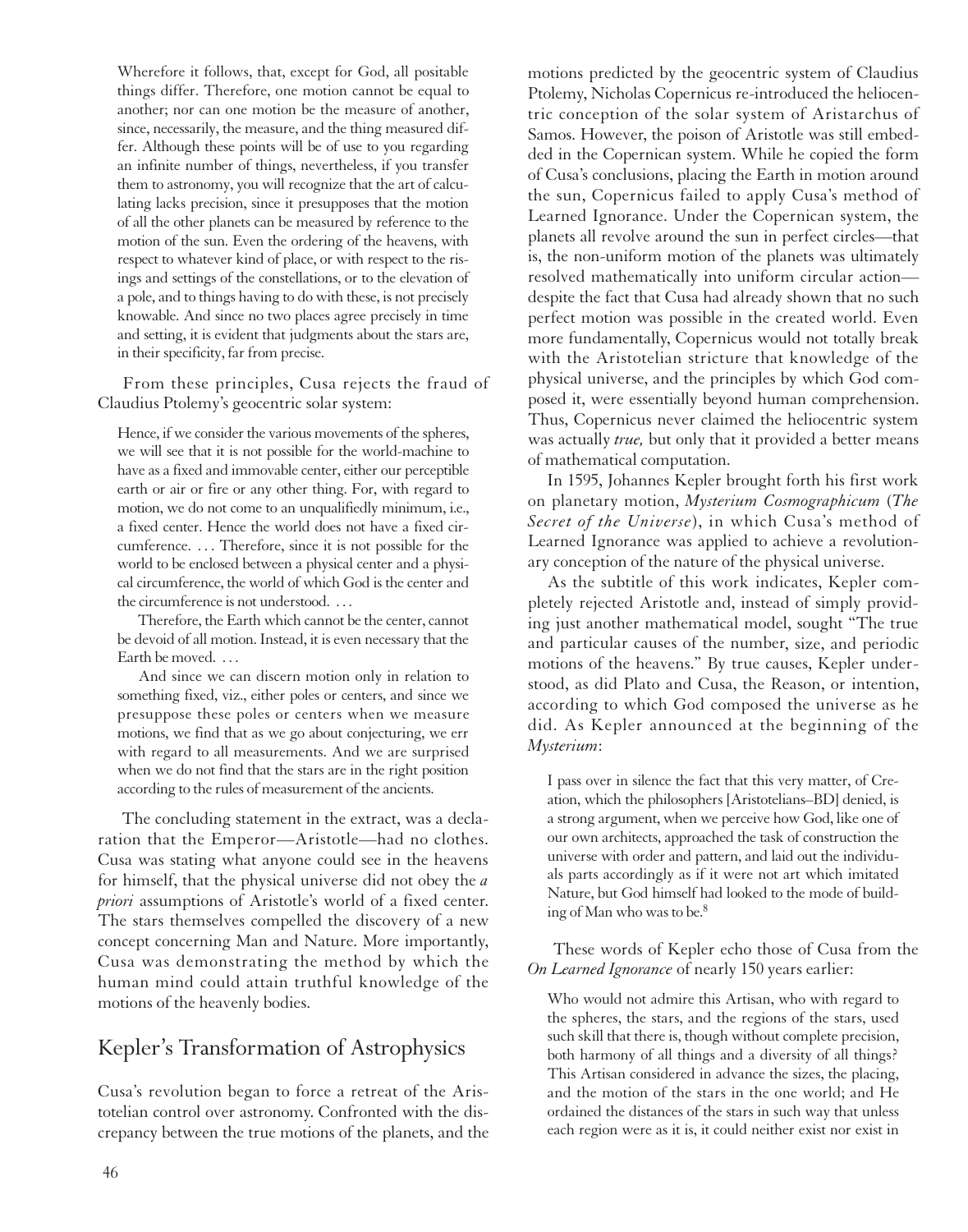such a place and with such an order nor could the universe exist.

Kepler found that the ordering principle determining the number of the planets, their sizes, and the positions of their orbits, was expressed by the proportions of the five perfectly regular solids presented by Plato in the *Timaeus.* Just as important as this result, was the method by which Kepler arrived at it, since it exemplified Cusa's method.

As previously stated, it is already a significant advance to seek the true causes of the motions of the heavenly bodies. But, it was a further revolution to actually determine, "Why it was that way and not otherwise," as Kepler stated in the beginning of the *Mysterium.*

To discover this, Kepler first attempted to find some series of numbers, which would correspond to the actual number of planets and the size of their orbits. Despite much effort, this proved fruitless. Failing at that, Kepler sought the principle in two dimensions, seeking a series of inscribed and circumscribed polygons, whose proportions would correspond to the number and size of the actual planetary orbits. This too proved fruitless. Finally Kepler made the leap, "Why should there be plane figures between solid spheres? It would be more appropriate to try solid bodies." Thus was born Kepler's discovery that the number, size, and position of the (then-)visible planets, corresponded to the principle of construction of the five Platonic solids [SEE Figure 2].

In the *Mysterium,* Kepler attributes this discovery directly to Cusa's method:

It was matter which God created in the beginning; and if we know the definition of matter, I think it will be fairly clear why God created matter and not any other thing in the beginning. I say that what God intended was quantity.





FIGURE 2. *The ordering of the number and sizes of the orbits of the six planets visible to the naked eye, does not conform to any sequence of numbers or plane polygons. (a) The relative sizes of the planetary orbits, shown heuristically. (b) If the distance between the orbits of Earth and Mars is extrapolated outward, two orbits should occur between Mars and Jupiter (dashed orbits). (c) If the distance between the orbits of Saturn and Jupiter is extrapolated inward, one orbit should occur, where, in fact, no planets visible to the naked eye exist. Kepler discovered that the ordering of the visible planets corresponded to the ordering achieved by inscribing and circumscribing spheres around the five Platonic solids, in the order depicted in illustration (d) from the "Mysterium Cosmographicum."*

*Kepler later showed that the anomaly between Mars and Jupiter corresponded to a dissonance in the harmonic relationships between the orbits. In 1801, Carl F. Gauss confirmed Kepler's hypothesis, when he demonstrated that the orbits in this region were "unstable," and it was populated with planetary fragments, which today are called asteroids [dashed orbit in (a)]. [See Jonathan Tennenbaum and Bruce Director, "How Gauss Determined the Orbit of Ceres," Fidelio, Summer 1998 (Vol. VII, No. 2).]*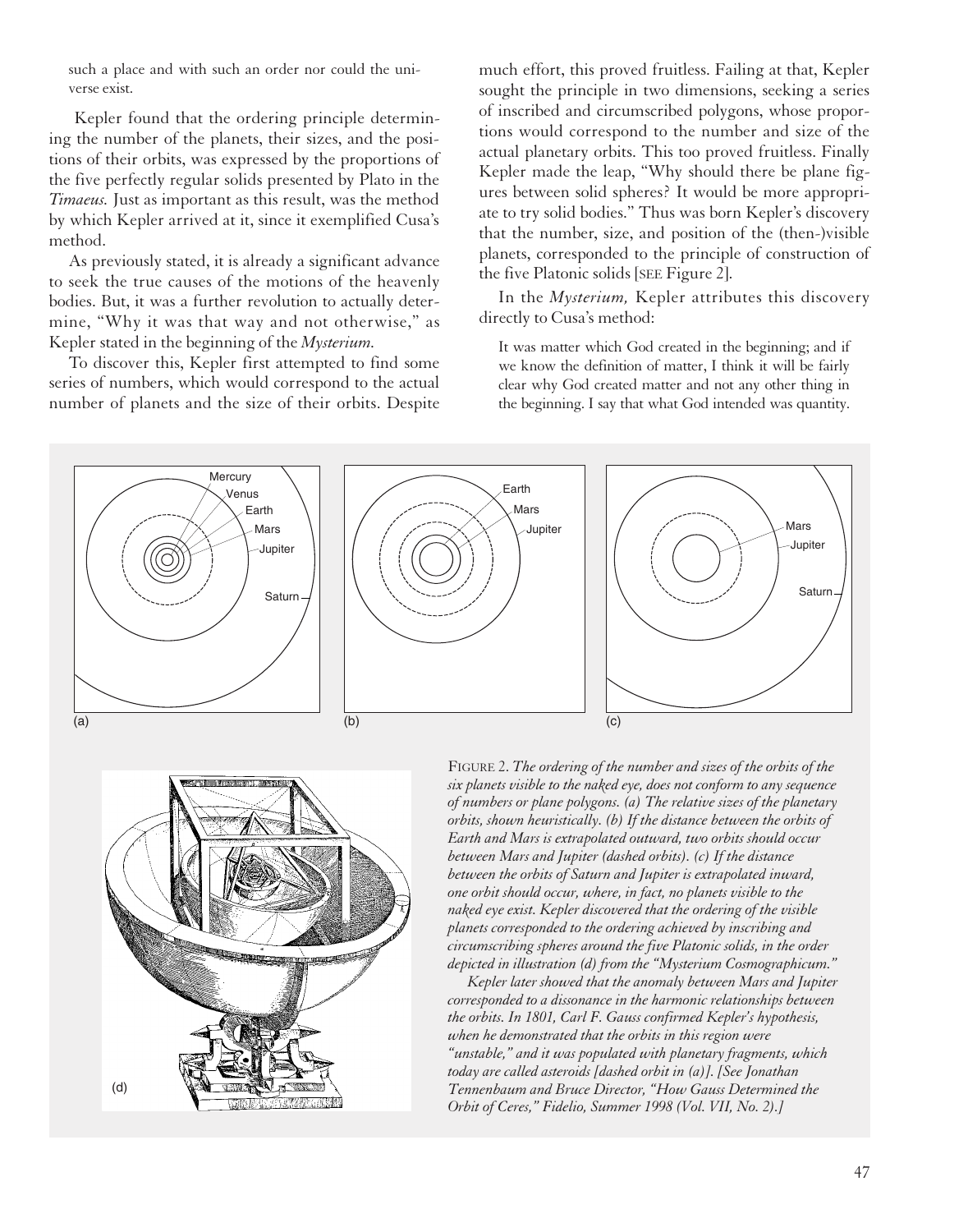FIGURE 3. *Careful observation of the motions of the planets shows their movements to be nonuniform; that is, the planets are always speeding up or slowing down as they move across the sky. (a) Star chart showing two positions of Mars, thirty days apart. The distance Mars has moved against the background of stars is approximately 18°. (b) Two positions of Mars, thirty days apart, in a different part of its orbit. Here Mars has only moved approximately 14° against the background of stars. (c) Diagram of the entire Mars orbit, divided into equal time portions. Notice that the distance Mars moves in P1-P2 is greater than in P2-P3, etc.*





To achieve it he needed everything which pertains to the essence of matter; and quantity is a form of matter, in virtue of its being matter, and the source of its definition. Now God decided that quantity should exist before all other things so that there should be a means of comparing a curved with a straight line. For in this one respect Nicolaus of Cusa and others seem to me divine, that they attached so much importance to the relationship between a straight and a curved line and dared to liken a curve to God, a straight line to his creatures; and those who tried to compare the Creator to his creatures, God to Man, and divine judgments to human judgments did not perform much more valuable a service than those who tried to compare a curve with a straight line, a circle with a square.

And although under the power of God this alone would have been enough to constitute the appropriateness of quantities, and the nobility of a curve, yet to this was also added something else which is far greater; the image of God the Three in One in a spherical surface, that is of the

Father in the center, the Son in the surface, and the Spirit in the regularity of the relationship between the point and the circumference. For what Nicolaus of Cusa attributes to the circle, others as it happens have attributed to the globe; but I reserve it solely for a spherical surface.

The significance of Cusa's demonstration of the transcendental relationship between the curved and the straight, was thus demonstrated by Kepler to manifest itself in the actual construction of the physical universe. Kepler's further discoveries demonstrated that this manifestation was not simply limited to the role of the Platonic solids in the construction of the heavens, but, as Cusa himself understood, was embedded in the very nature of the physical action.

Kepler's 1609 *The New Astronomy* is based on this deeper manifestation of the transcendental relationship between the curved and the straight. Kepler's polyhedral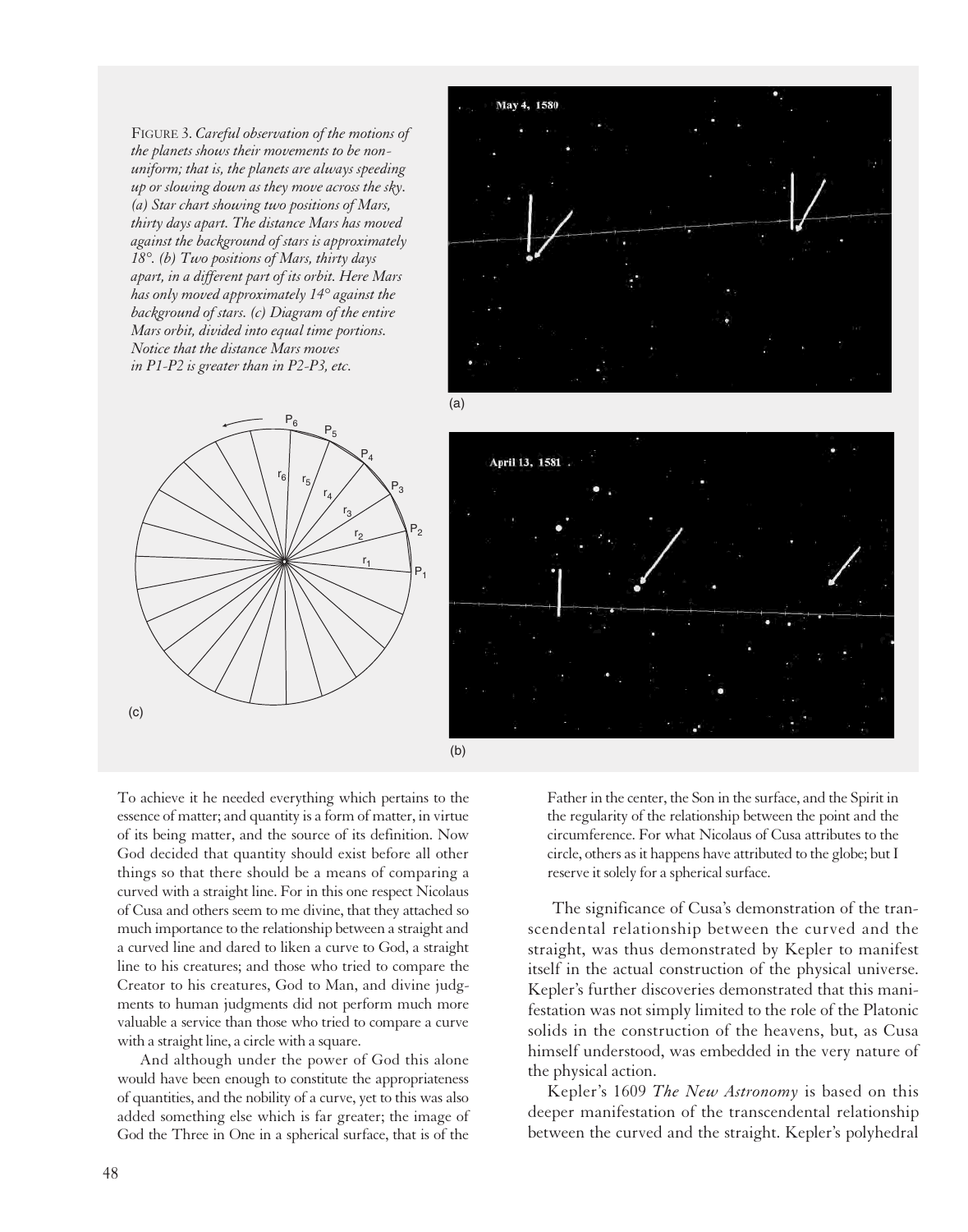

(a) Ptolemaic system: Earth-centered.



hypothesis, that the number and size of the planetary orbits were determined by inscribing and circumscribing spheres around the five Platonic solids, was not sufficient to account fully for the true motions of the planets. Orbits derived from this hypothesis, were circles. The true motions of the planets indicated the existence of another principle—namely, that the planets do not move uni-

FIGURE 4. *(a) The Ptolemaic system, with the Earth at the center and all the planets and the sun moving around it in perfect circles. (b) The Copernican system, with the sun at the center, and all the planets, including the Earth, moving around it in perfect circles. (c) The system of Tycho Brahe, in which the Earth is at the center, and all the planets move about the sun in perfect circles, while the sun moves about the Earth in a perfect circle.*

*In "The New Astronomy," Kepler demonstrated that all three systems gave exactly the same computational results, so there was no way to tell which one was true. Despite the fact that all three were radically different, there was a common error that pervaded them. All three were mathematical models for the purpose of predicting the motions of the planets, while making no attempt to discover the physical causes. Consequently, all three imposed the mathematics of perfect circles and uniform motion onto the planetary orbits, when the physical observations showed otherwise.*



(b) Copernican system: sun-centered. (c) System of Tycho Brahe: mixed Earth- and sun-centered.

formly in their orbits. They can be observed to be always speeding up to a maximum speed and slowing down to a minimum [SEE Figure 3].

Ptolemy, Copernicus, and Kepler's sometime collaborator, Tycho Brahe, all calculated this observed non-uniform motion as a result of colligating circles [SEE Figure 4]. Here, Kepler pointed out that the three radically dif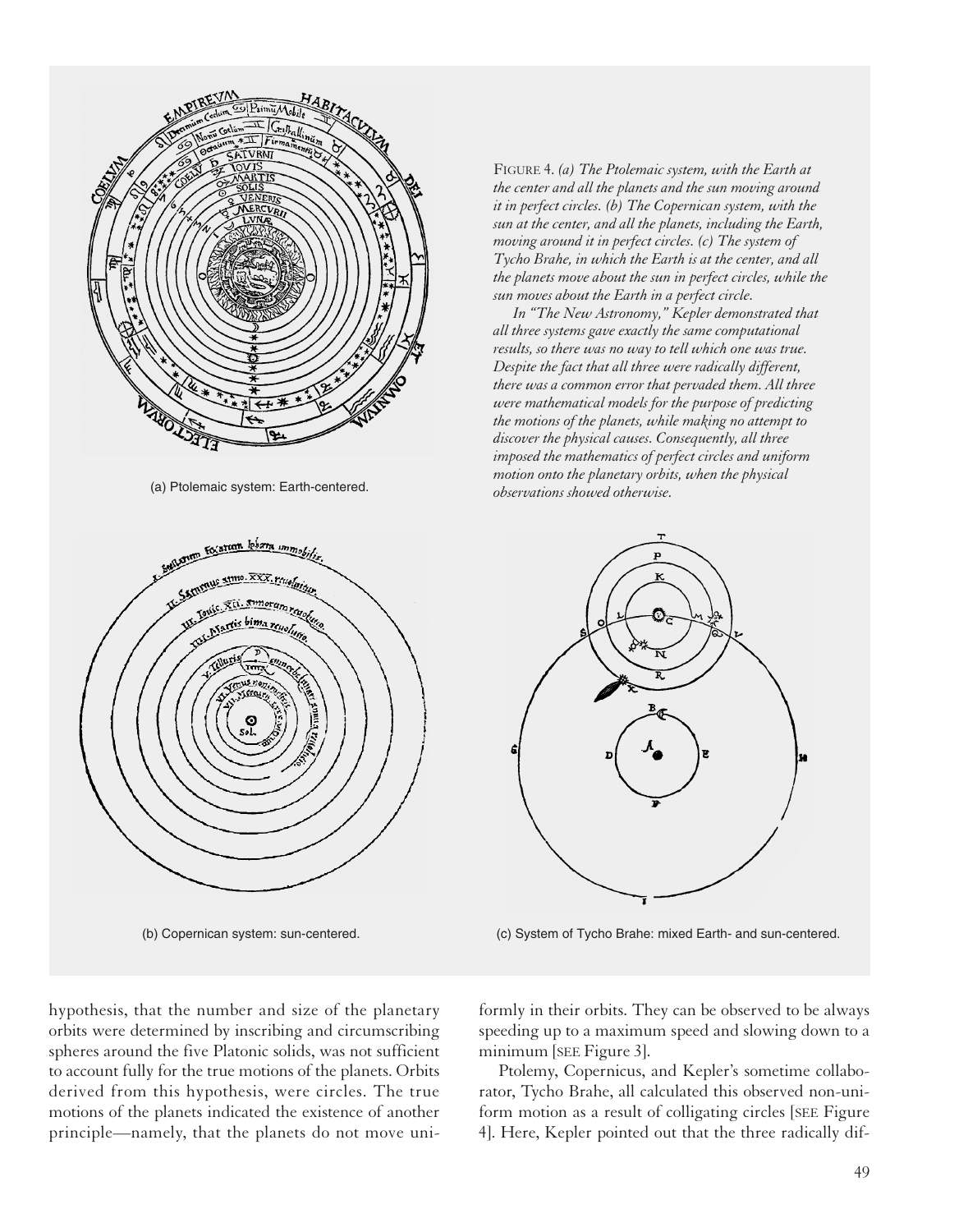FIGURE 5. *(a) Uniform circular action. The direction of the planet, represented by the tangents to the circle, is always perpendicular to the lines connecting it to the center of the orbit. A mind trying to maintain a circular orbit, would thus have only to keep its speed and direction constant, in order to maintain this orbit. Once it started along this path, it could maintain it without any change (decisions). (b) Non-uniform elliptical action. Here, the direction of the planet, shown by the angle formed by the tangent and the line connecting it to the focus of the orbit, is always changing, as is its speed. A mind trying to maintain this orbit would have to make a decision at each moment, how much to speed up or slow down, and how much to alter its direction. The existence of such action implies the existence of a principle congruent with cognition in the physical universe.*



ferent systems shared a common error, the embedded error of Aristotle. All three imposed, *a priori,* the mathematics of perfect circles—and hence, assumed the reality of uniform motion—on the physical universe: "The three opinions are for all practical purposes equivalent to a hair's breadth, and produce the same results," he wrote, in the introduction to *The New Astronomy.*

Consequently, it is impossible to tell which of the three opinions is true, says Kepler. The common error in all three opinions is, that they assume a pre-existing mathematical structure (perfect circles), and then force the physical observations to conform to that mathematical idea. As Copernicus puts it in his *Revolutions of the Heavenly Spheres*: "The movement of the celestial bodies is regular, circular, and everlasting—or else compounded of circular movements." But, the observed motions of the planets are not regular, so why assume *a priori* that these motions must derive from circles?

Kepler took a completely different, revolutionary approach, one based on Plato and Cusa. Rather than force the observations to conform to pre-existing mathematical assumptions, he sought the physical reason for the observed non-uniform motion, and then conformed his mathematics to that physical hypothesis:

Indeed, all things are so interconnected, involved, and intertwined with one another that after trying many different approaches to the reform of astronomical calculations,

some well trodden by the ancients and others constructed in emulation of them and by their example, none other could succeed than the one founded upon the motions physical causes themselves, which I establish in this work.

What was so frightening about the planets having non-uniform motion, that it kept Aristotle's grip over three very different types of thinkers, such as Ptolemy, Brahe, and Copernicus? Again, Cusa gives the answer.

If the planets were moving uniformly about the sun in perfect circles, then each planet's motion would be governed by an unchanging principle; that is, its speed would be constant, it would always be the same distance from the sun (or Earth), and its direction would always be at a right angle to a line connecting the planet to the sun [SEE Figure 5(a)]. However, if the planets were moving nonuniformly, the speed and direction would be constantly changing [Figure 5(b)]. Kepler demonstrates that the relationship of the speed and direction of the planet at each moment, to the characteristic of the whole orbit, depends on those transcendental magnitudes discovered by Cusa.

This implies that a quality of cognition, or Mind, is governing the planet's motion. But, how does the planet know how to adjust its speed and direction at each moment? And, more significantly, and more terrifying to an Aristotelian, How can the human mind know what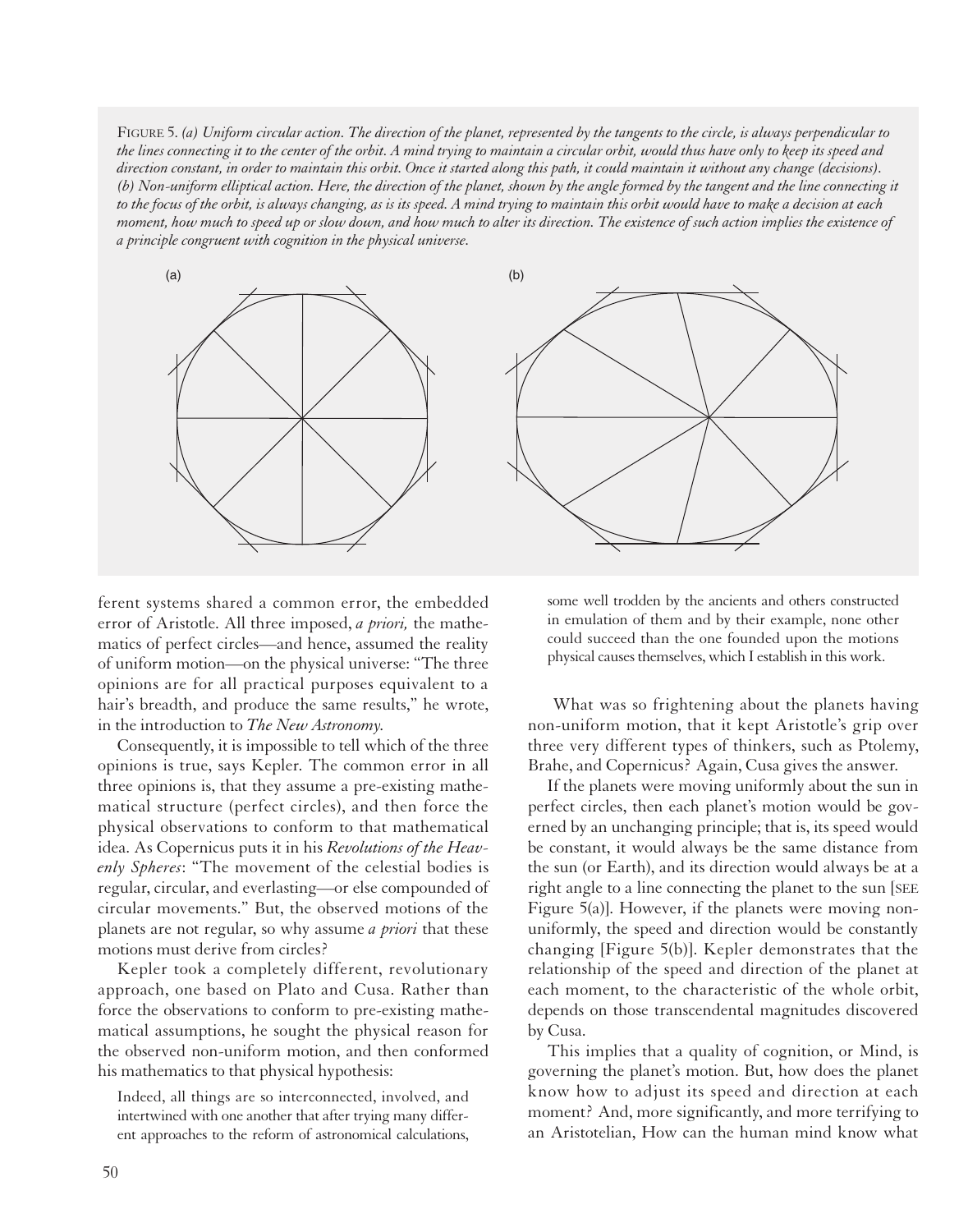the planet knows? Especially, since the planet's action depends upon just those transcendental magnitudes, which Cusa had demonstrated were not susceptible to precise mathematical calculation?

This problem is not so terrifying for a thinker who follows Cusa's principle of Learned Ignorance. As cited above, Cusa had already stated that physical action could not occur according to perfect circles, and that precise calculation of a planet's motion is as impossible as squaring the circle. Rather than cringe at the expression of transcendental magnitudes, Cusa's Learned Ignorance teaches us to rejoice at this paradox, as it urges us on to new discoveries. But, the question remains, What is the underlying principle that expresses itself as the quality of Mind, governing the planet's orbit?

That quality of Mind is not, as Aristotelians such as Ptolemy maintained, an irrational demi-god residing in each planet, possessed with innate intelligence, and capable of arbitrary action. Rather, each planet acts as if it had a Mind, because its action expresses an intention of the underlying principles governing the universe as a whole. That is, the planet's motion expresses the intention of the Divine Mind, whose intentions also govern the human Mind, created in the image of God.

This Keplerian concept of Mind is congruent with the thinking of Plato and Cusa. For example, in *On Learned Ignorance,* Cusa revives Plato's concept of Mind, resituating it from the standpoint of Christianity, and cleaning up the influence of Aristotle on the medieval Neo-Platonists, who, in Cusa's time, were the dominant exponents of Platonism:

All wise agree that possible being cannot come to be actual except through actual being, for nothing can bring itself into actual being, lest it be the cause of itself, for it would be before it was. . . . Some called this excellent actualizing nature "mind"; others called it "intelligence," others "world-soul," others, "fate-substantiated," others (e.g., Platonists) "connecting necessity."

However, the following view was acceptable to the Platonists: that such distinct plurality of exemplars in the connecting necessity is in a natural order from one infinite Essence, in which all things are one. Nevertheless, they did not believe that the exemplars were created by this one infinite Essence, but that they descended from it in such way that the statement, "God exists," is never true without the statement, "The world exists," also being true. And they affirmed that the world-soul is the unfolding of the Divine Mind, so that all things which in God are one Exemplar are, in the world-soul, many distinct exemplars. . . .

Many Christians consented to this Platonistic approach. Especially since the essence of stone is distinct from the

essence of man and in God there is neither differentiation nor otherness, they thought it necessary that these distinct essences (in accordance with which, things are distinct) be subsequent to God but prior to things (for the essence precedes the thing): and they thought this too with regard to intelligence, the mistress of the orbits. . . .

The Platonists spoke quite keenly and sensibly, being reproached, unreasonably, perhaps, by Aristotle, who endeavored to refute them with a covering of words rather than with deep discernment. But through learned ignorance I shall ascertain what the truer view is. . . .

Therefore, it is necessary to understand clearly the following matters; since a Platonic-type world-soul must be regarded as a certain universal form which enfolds in itself all forms but which has actual existence only contractedly in things and which in each thing is the contracted form of this thing, as was said earlier regarding the universe: then not such a world-soul but God who is one Word creates all things, regardless of how different from one another they are, is efficient, the formal and the final Cause of all things; and there can be no created thing which is not diminished from contraction and does not fall infinitely short of the divine work. God alone is absolute: all other things are contracted. Nor is there a medium between the Absolute and the contracted as those imagined who thought that the world-soul is mind existing subsequently to God but prior to the world's contraction. For only God is "world-soul": and "world-mind" in a manner whereby "soul" is regarded as something absolute in which all the forms of things exist actually. Indeed, the philosophers were not adequately instructed regarding the Divine Word and Absolute Maximum. And so, they envisioned mind and soul and necessity as present uncontractedly in a certain unfolding of Absolute Necessity.

### The Harmonies: A Still More Basic Principle

From these considerations, Kepler came to the discovery that the non-uniform motion of the planets was not simply an appearance, but was the true physical motion. This led him to the ultimate discovery, that the principle governing this non-uniform motion was expressed in the principle, "equal areas, equal times," and that the orbits of the planets were, in first approximation, elliptical [SEE Figure 6].

But this left open the question, What were the principles governing the determination of the eccentricities?, since Kepler's polyhedral hypothesis accounts only for circular orbits.

Pursuing Cusa's method further, Kepler sought "a still more basic principle," which would answer the question, Why these eccentricities and not others?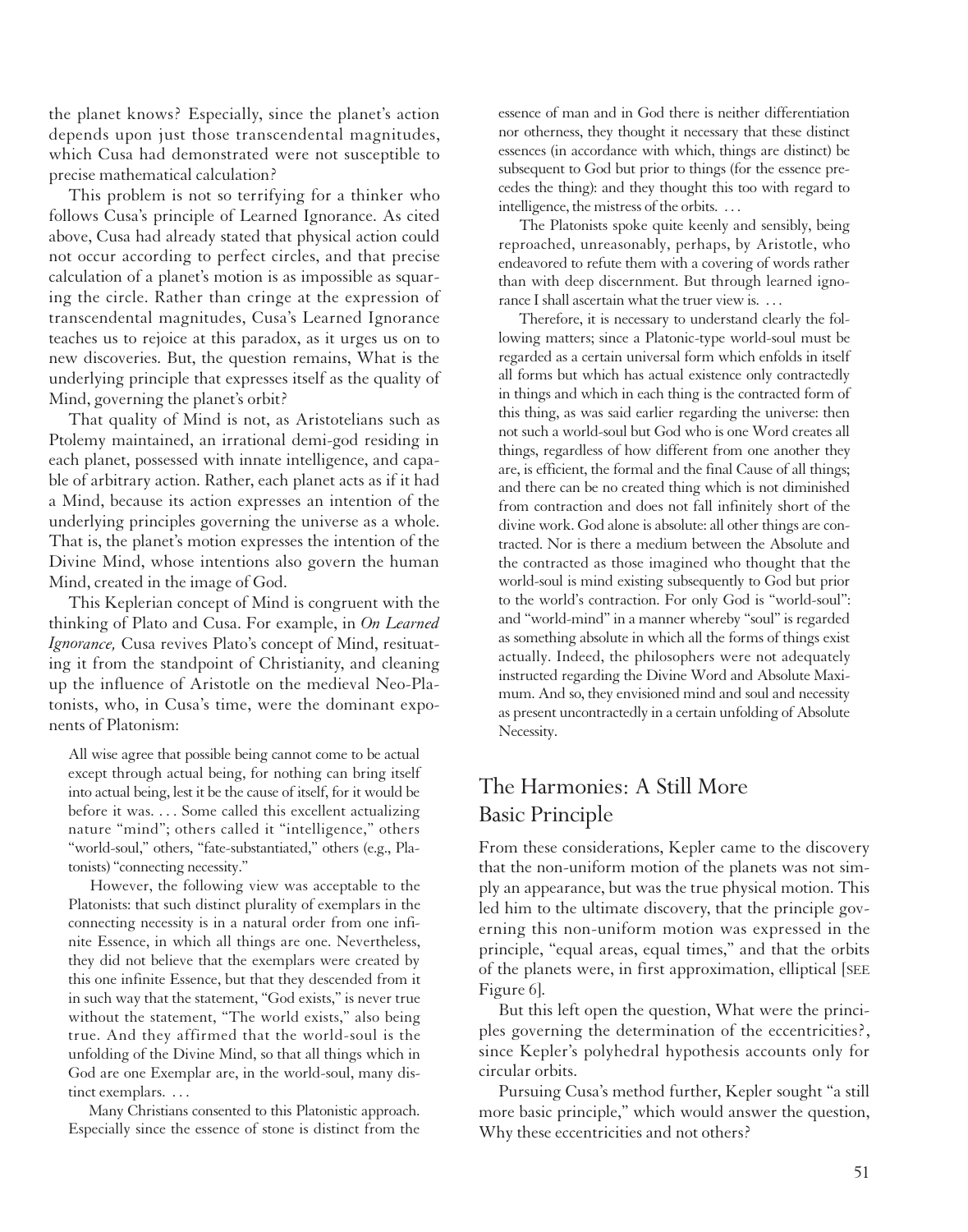

FIGURE 6. *Kepler's revolution was, to derive the principles of planetary motion from physical principles, not mathematical ones. He conceived that the sun moved all the planets by a virtue (power) emanating from it, whose intensity diminished with distance. Thus, if the planet were moving in an orbit in which its distance from the sun varied, it would physically speed up and slow down as it moved around the sun. (a) The planet at P1 is closer to the sun A, than at P2. Thus, as the planet moves from P1 to P2, it is always slowing down. This means that equal portions of the planet's period do not correspond to equal distances along its orbital path. Kepler showed that these equal portions corresponded to equal areas swept out by a line connecting the planet to the sun. (b) Kepler measured these areas. The area swept out as the planet moves from P1 to P2 is the white area (P1- P2-A). That area is measured by the portion of the circle, P1-B-P2 minus the triangle P2-B-A. The area of that triangle is the distance BA times the height P2-N. But, the line P2-N, as Cusa showed, is incommensurable with the arc P1-P2. Thus, the principle of non-uniform planetary motion is dependent on magnitudes which are not susceptible of precise calculation. This gave rise to the famous "Kepler problem": If Kepler knew where the planet had been, he could calculate what portion of the orbit (time) had elapsed. But, owing to the transcendental relationship between the line and curve, he could not precisely calculate where the planet would be when an equal amount of time would have elapsed. Kepler called on future geometers to solve this problem, which provoked Leibniz to develop the calculus.*

*Kepler's initial discovery of the "equal areas, equal times" principle was developed under the assumption that the orbit was circular, with the sun at an eccentric point. After comparing his results to the true observations, Kepler found he was 8*′ *of arc off. It is a tribute to Kepler's genius, that he saw that this small discrepancy was a matter of principle, not simply a minor error. He subsequently revised all his work, and discovered that the planetary orbits were ellipses, as depicted in (c).* 

*(d) Kepler's diagram from "The New Astronomy." The dotted curve is an ellipse. As you can see, this ellipse is very close to a circle, but as Cusa had forecast in "On Learned Ignorance," there is no perfectly circular motion in the created world.*





(d)

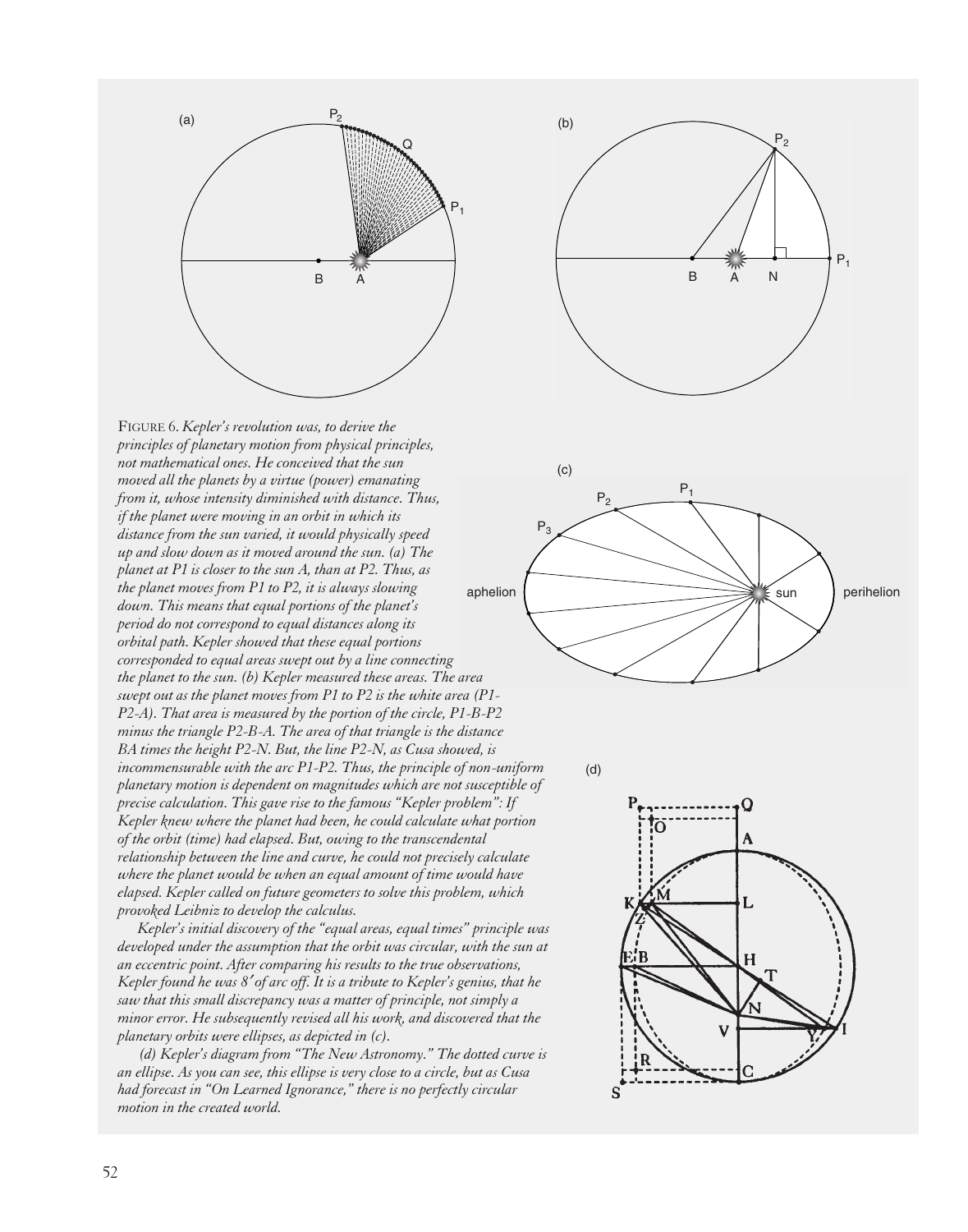To answer this question, Kepler looked to the relationship between the maximum and minimum speeds of the planets, and found this relationship to correspond to musical harmonies [SEE Figure 7]. As he stated in the introduction to Book IV of *The Epitome of Copernican Astronomy,*

| Harmonies Between<br>Two Planets |                                                            | Apparent Diurnal Movements                                                                     | Harmonies Between the<br>Movements of<br>Single Planets |
|----------------------------------|------------------------------------------------------------|------------------------------------------------------------------------------------------------|---------------------------------------------------------|
|                                  | Diverging Converging                                       | $1'46''$ a.<br>Saturn at aphelion<br>$2'15''$ b.<br>at perihelion                              | $1:48'':2'15''=4:5$<br>major third                      |
|                                  | $\frac{a}{d} = \frac{1}{3}$ , $\frac{b}{c} = \frac{1}{2}$  | $4'30''$ c.<br>Jupiter at aphelion<br>$5'30''$ d.<br>at perihelion                             | $4'35'' : 5'30'' = 5:6$<br>minor third                  |
|                                  | $\frac{c}{f} = \frac{1}{8}$ , $\frac{d}{e} = \frac{5}{24}$ | Mars at aphelion<br>$38'1''$ f.<br>at perihelion                                               | $26'14''$ e.   $25'21''$ : $38'1''=2$ : 3,<br>the fifth |
|                                  | $\frac{e}{h} = \frac{5}{12}$ , $\frac{f}{g} = \frac{2}{3}$ | Earth at aphelion<br>$61'18''$ h.<br>at perihelion                                             | $57'3''$ g. $57'28'' : 61'18'' = 15 : 16$ ,<br>semitone |
|                                  | $\frac{g}{k} = \frac{3}{5}, \frac{h}{i} = \frac{5}{8}$     | $94'50''$ i.<br>Venus at aphelion<br>$97'37''$ k.<br>at perihelion                             | $94'50''$ : $98'47'' = 24:25$ ,<br>diesis               |
|                                  | $\frac{1}{m} = \frac{1}{4}$ , $\frac{k}{1} = \frac{3}{5}$  | Mercury at aphelion $164'0''$ 1.   $164'0''$ : $394'0''=5$ : 12,<br>at perihelion 384'0"<br>m. | octave and minor third                                  |

FIGURE 7. *After discovering that the planetary orbits were eccentric, Kepler sought to discover a "more basic principle" that would account for the reason for the particular eccentricities they exhibited. He measured each planet's maximum speed when it was closest to the sun (perihelion), and the minimum speed when the planet was farthest from the sun (aphelion), as if he were observing the planet's motion from the sun itself. Then, comparing the speeds of neighboring planets, he found that the ratios of these intervals corresponded to those intervals which human beings considered harmonic in musical compositions. Shown are a chart of the ratios at perihelion and aphelion (above), and their representations as musical intervals (below), taken from "The New Astronomy."*



In the farthest movements of any two planets, the universe was stamped with the adornment of harmonic proportions, and accordingly, in order that this adornment might be brought into concord with the movements, the eccentricities which fell to the lot of each planet had to be brought into concord.9

Kepler's harmonic orderings, once again, revealed a

new manifestation of concepts originally brought forward by Cusa. The harmonic intervals, which Kepler found to be reflected among the planetary orbits, were, like the individual motions of the planets, dependent on transcendental magnitudes, a result anticipated by Cusa in *On Learned Ignorance*:

Press onward: Conformably to the rule, there is no precision in music. Therefore it is not the case that one thing perfectly harmonizes with another in weight or length or thickness. Nor is it possible to find between the different sounds of flutes, bells, human voices, and other instruments comparative relations which are precisely harmonic, so precisely that a more precise one could not be exhibited. . . . Ascend now to the the recognition that the maximum, most precise harmony is an equality-of-comparative relation which a living and bodily man cannot hear. For since this harmony is every proportion (ratio), it would attract to itself our soul's reason [ratio] just as infinite Light attracts all light so that the soul, freed from perceptible objects, would not without rapture hear with the intellect's ear this supremely concordant harmony. A certain immensely pleasant contemplation could here be engaged in not only regarding the immortality of our intellectual, rational spirit (which harbors in its nature incorruptible reason, through which the mind attains, of itself , to the concordant and the discordant likeness in musical things), but also regarding the eternal joy into which the blessed are conducted, once they are freed from the things of this world. But I will deal with this topic elsewhere.

These musical paradoxes, sparked by Cusa and Kepler, laid the groundwork for their more complete elabora-